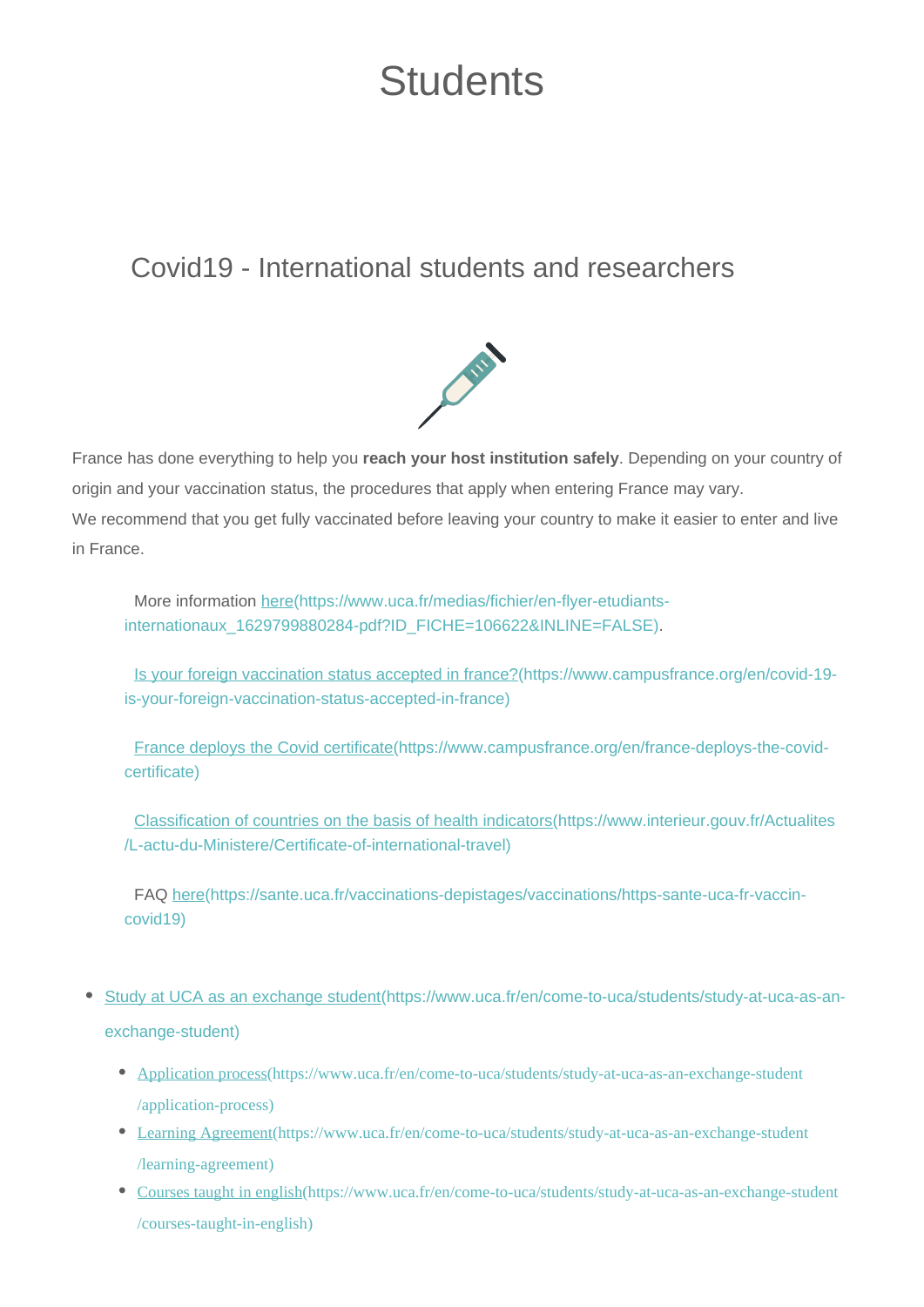- [Study as an independent foreign student\(https://www.uca.fr/en/come-to-uca/students/study-as-an](https://www.uca.fr/en/come-to-uca/students/study-as-an-independent-foreign-student)[independent-foreign-student\)](https://www.uca.fr/en/come-to-uca/students/study-as-an-independent-foreign-student)
	- [How to apply to UCA?\(https://www.uca.fr/en/come-to-uca/students/study-as-an-independent-foreign-student](https://www.uca.fr/en/come-to-uca/students/study-as-an-independent-foreign-student/how-to-apply-to-uca) [/how-to-apply-to-uca\)](https://www.uca.fr/en/come-to-uca/students/study-as-an-independent-foreign-student/how-to-apply-to-uca)
		- [Holders of foreign qualifications\(https://www.uca.fr/en/come-to-uca/students/study-as-an-independent](https://www.uca.fr/en/come-to-uca/students/study-as-an-independent-foreign-student/how-to-apply-to-uca/holders-of-foreign-qualifications)[foreign-student/how-to-apply-to-uca/holders-of-foreign-qualifications\)](https://www.uca.fr/en/come-to-uca/students/study-as-an-independent-foreign-student/how-to-apply-to-uca/holders-of-foreign-qualifications)
	- Enrollment guidelines 2021
	- [Financial assistance\(https://www.uca.fr/en/come-to-uca/students/study-as-an-independent-foreign-student](https://www.uca.fr/en/come-to-uca/students/study-as-an-independent-foreign-student/financial-assistance) [/financial-assistance\)](https://www.uca.fr/en/come-to-uca/students/study-as-an-independent-foreign-student/financial-assistance)
	- [International courses and qualifications\(https://www.uca.fr/en/come-to-uca/students/study-as-an](https://www.uca.fr/en/come-to-uca/students/study-as-an-independent-foreign-student/international-courses-and-qualifications)[independent-foreign-student/international-courses-and-qualifications\)](https://www.uca.fr/en/come-to-uca/students/study-as-an-independent-foreign-student/international-courses-and-qualifications)
		- [Double degrees\(https://www.uca.fr/en/come-to-uca/students/study-as-an-independent-foreign-student](https://www.uca.fr/en/come-to-uca/students/study-as-an-independent-foreign-student/international-courses-and-qualifications/double-degrees) [/international-courses-and-qualifications/double-degrees\)](https://www.uca.fr/en/come-to-uca/students/study-as-an-independent-foreign-student/international-courses-and-qualifications/double-degrees)
- [Practical information\(https://www.uca.fr/en/come-to-uca/students/practical-information\)](https://www.uca.fr/en/come-to-uca/students/practical-information)
	- [Student Associations for foreign students\(https://www.uca.fr/en/come-to-uca/students/practical-information](https://www.uca.fr/en/come-to-uca/students/practical-information/student-associations-for-foreign-students) [/student-associations-for-foreign-students\)](https://www.uca.fr/en/come-to-uca/students/practical-information/student-associations-for-foreign-students)
	- $\bullet$ [Insurance\(https://www.uca.fr/en/come-to-uca/students/practical-information/insurance\)](https://www.uca.fr/en/come-to-uca/students/practical-information/insurance)
	- $\bullet$ [Banks\(https://www.uca.fr/en/come-to-uca/students/practical-information/banks\)](https://www.uca.fr/en/come-to-uca/students/practical-information/banks)
	- [Accommodation\(https://www.uca.fr/en/come-to-uca/students/practical-information/accommodation\)](https://www.uca.fr/en/come-to-uca/students/practical-information/accommodation)
	- $\bullet$ [Transport\(https://www.uca.fr/en/come-to-uca/students/practical-information/transport\)](https://www.uca.fr/en/come-to-uca/students/practical-information/transport)
	- [Visa\(https://www.uca.fr/en/come-to-uca/students/practical-information/visa\)](https://www.uca.fr/en/come-to-uca/students/practical-information/visa)  $\bullet$
	- [Campus France\(https://www.uca.fr/en/come-to-uca/students/practical-information/campus-france\)](https://www.uca.fr/en/come-to-uca/students/practical-information/campus-france)  $\bullet$
	- [Buddy System\(https://www.uca.fr/en/come-to-uca/students/practical-information/buddy-system\)](https://www.uca.fr/en/come-to-uca/students/practical-information/buddy-system)  $\bullet$
- [Internships at the University of Clermont Auvergne\(https://www.uca.fr/en/come-to-uca/students](https://www.uca.fr/en/come-to-uca/students/internships-at-the-university-of-clermont-auvergne)  $\bullet$ [/internships-at-the-university-of-clermont-auvergne\)](https://www.uca.fr/en/come-to-uca/students/internships-at-the-university-of-clermont-auvergne)
- [Non-EU students: tuition fees\(https://www.uca.fr/en/come-to-uca/students/non-eu-students-tuition-fees\)](https://www.uca.fr/en/come-to-uca/students/non-eu-students-tuition-fees)

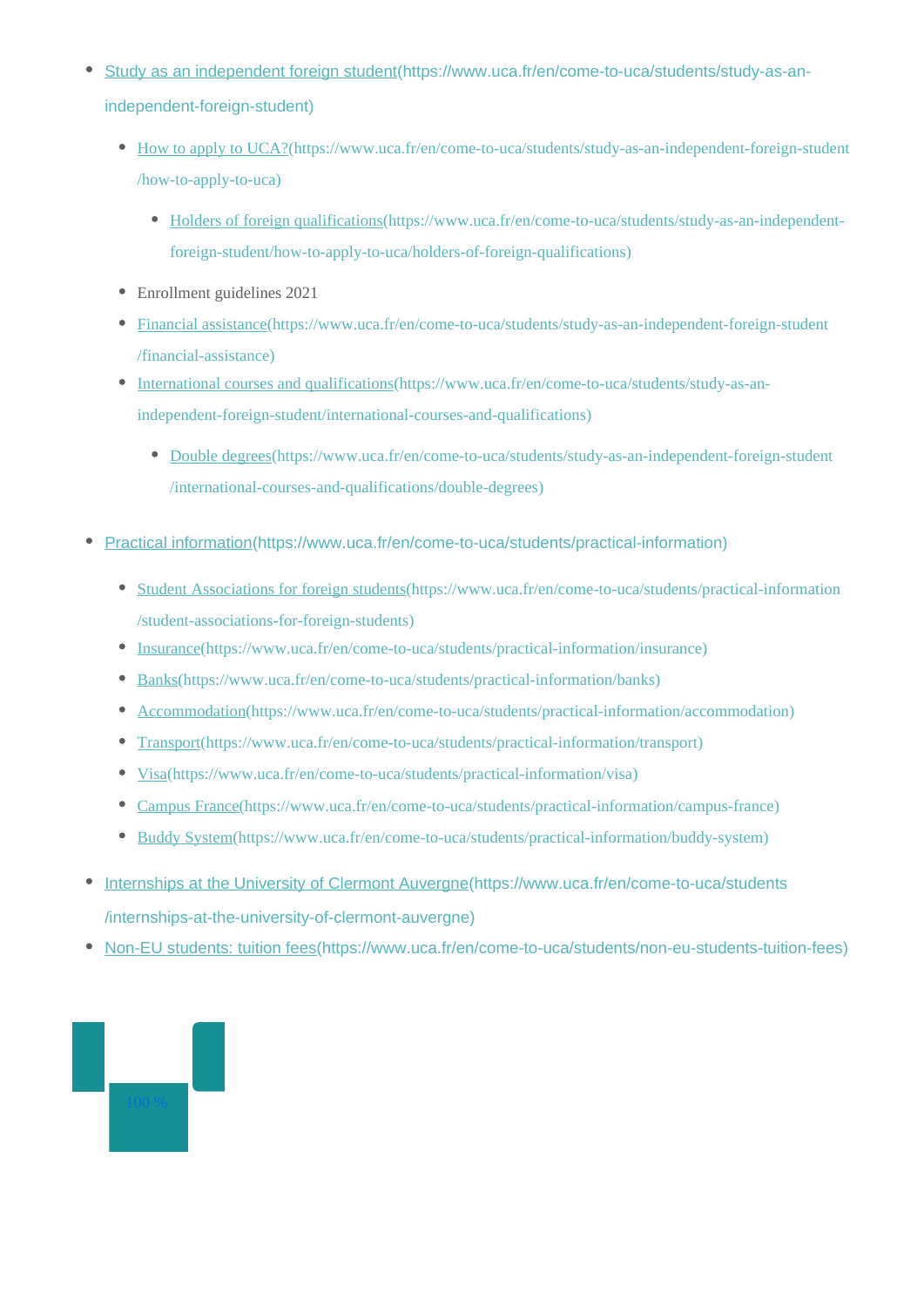

 Download [\(https://www.uca.fr/medias/fichier/livret](https://www.uca.fr/medias/fichier/livret-etudiants-internationaux-final-version-gb_1594302574850-pdf?ID_FICHE=106622&INLINE=FALSE)[etudiants-internationaux-final-version](https://www.uca.fr/medias/fichier/livret-etudiants-internationaux-final-version-gb_1594302574850-pdf?ID_FICHE=106622&INLINE=FALSE)[gb\\_1594302574850-pdf?](https://www.uca.fr/medias/fichier/livret-etudiants-internationaux-final-version-gb_1594302574850-pdf?ID_FICHE=106622&INLINE=FALSE) [ID\\_FICHE=106622&INLINE=FALSE\)](https://www.uca.fr/medias/fichier/livret-etudiants-internationaux-final-version-gb_1594302574850-pdf?ID_FICHE=106622&INLINE=FALSE)

## STUDENTS WELCOME DESK



[\(https://usine.crous-clermont.fr/international/espace-daccueil-etudiants/student-welcome-center/\)](https://usine.crous-clermont.fr/international/espace-daccueil-etudiants/student-welcome-center/)